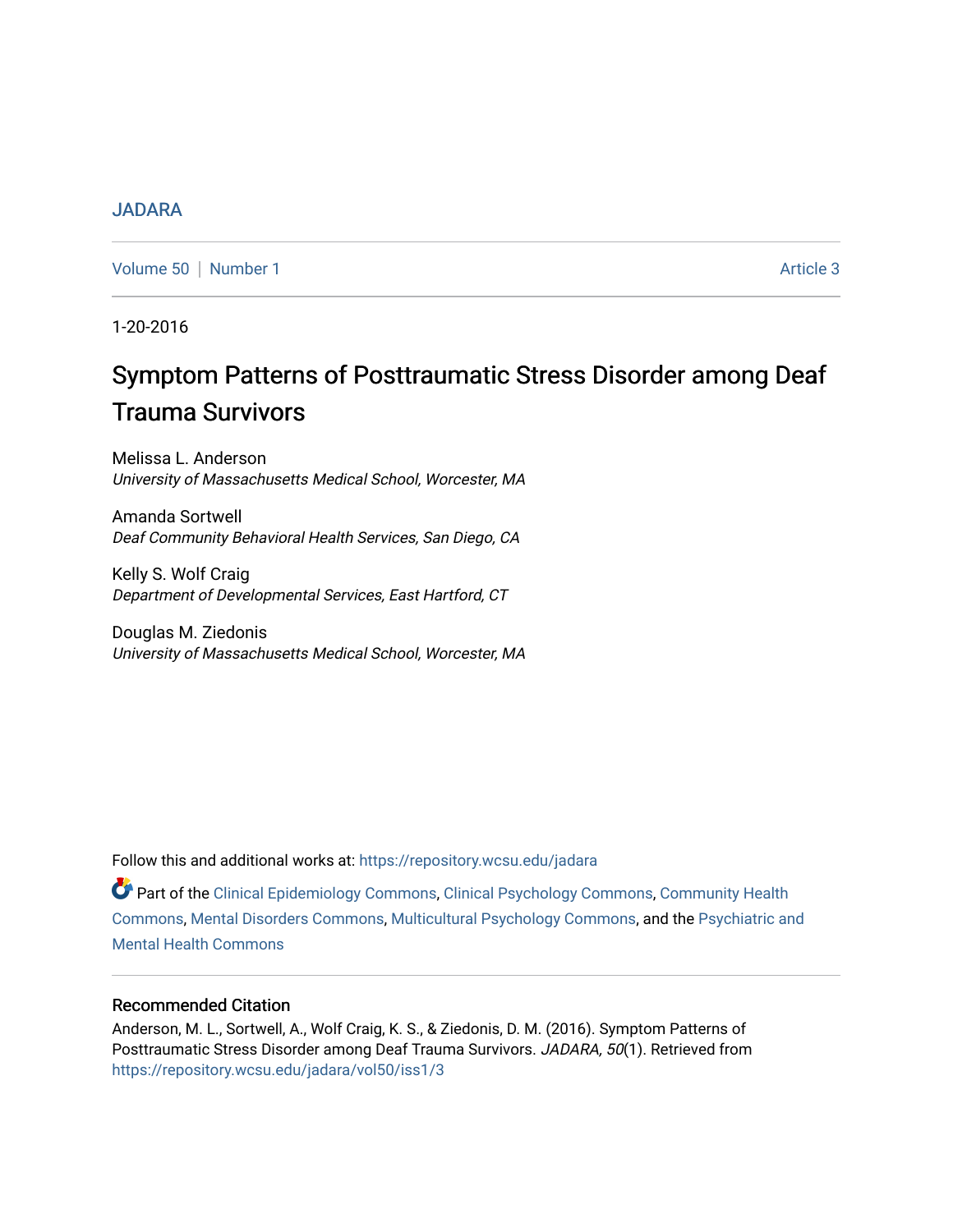# Symptom Patterns of Posttraumatic Stress Disorder among Deaf Trauma **Survivors**

# Cover Page Footnote

We would like to acknowledge the members of the Deaf & Allied Clinicians Consult Group for their consultation and guidance on this project: Gloria Farr, LICSW; Susan Jones, LMHC; Lisa Mistler, MD; and Gregory Spera. We would also like to thank Robert Goldberg, PhD, for his feedback during the preparation of this manuscript. This work was partially supported by the National Center for Research Resources and the National Center for Advancing Translational Sciences, National Institutes of Health, through Grant KL2TR000160. The content is solely the responsibility of the authors and does not necessarily represent the official views of the NIH.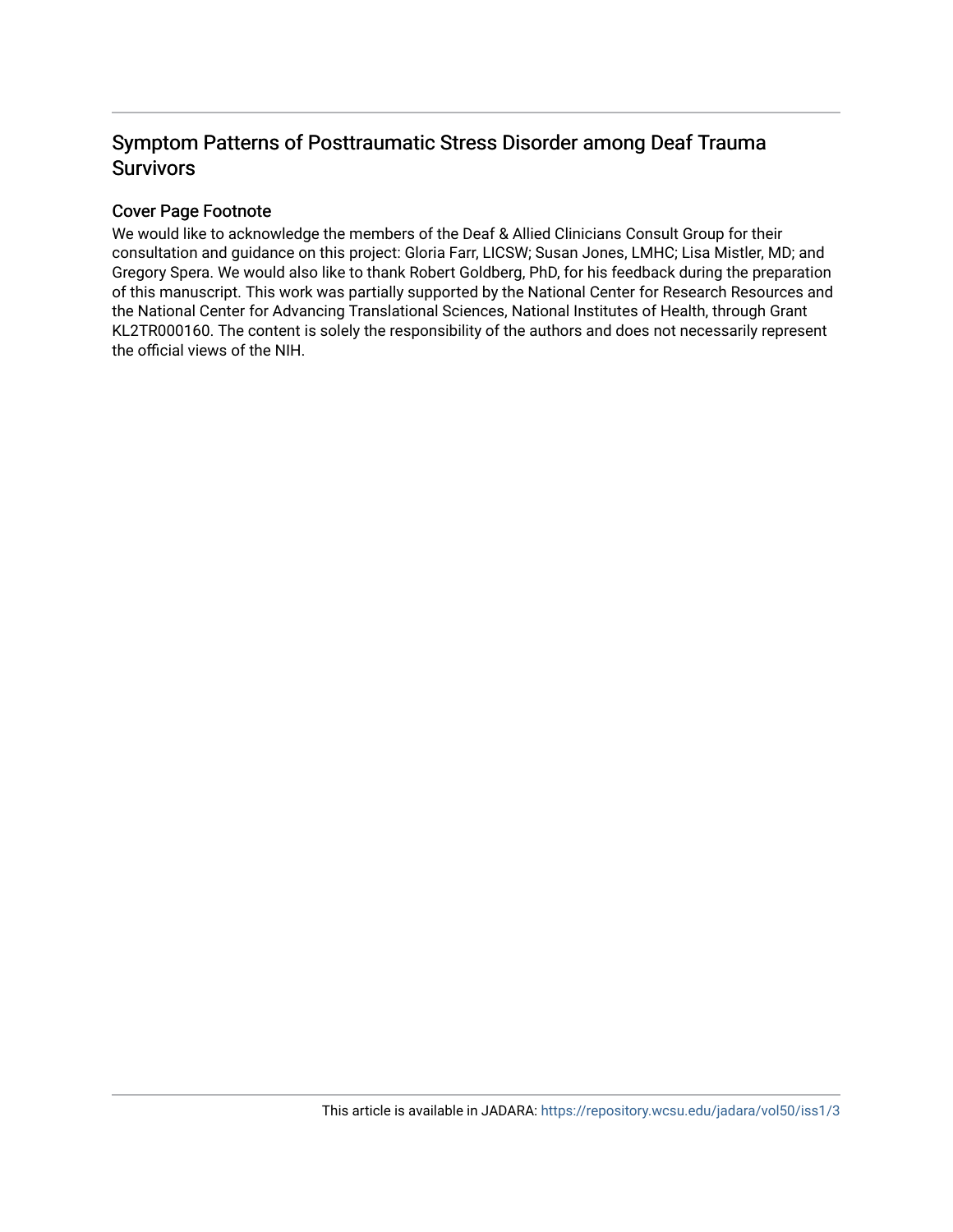#### Anderson et al.: DEAF TRAUMA SURVIVORS AND PTSD SYMPTOM PATTERNS

Deaf<sup>1</sup> individuals report more lifetime trauma than the general population, including child maltreatment, intimate partner violence, sexual assault, and crime victimization (Anderson & Leigh, 2011; Francavillo, 2009; Harrell, 2011; Nosek, Foley, Hughes, & Howland, 2001; Pollard, Sutter, & Cerulli, 2014; Schenkel et al., 2014; Schild & Dalenberg, 2015). Consequently, recent findings suggest that posttraumatic stress disorder (PTSD) may be the most common diagnosis among Deaf psychiatric inpatients (Black & Glickman, 2006), and Deaf college students may exhibit higher rates of PTSD than matched hearing college students (Schenkel et al., 2014).

Despite early evidence of higher rates of trauma and PTSD among Deaf individuals, detailed information about the symptom presentation of PTSD remains relatively unknown due to the use of inaccessible recruitment, sampling, and data collection procedures in most epidemiological research regarding our nation's behavioral health (Barnett, McKee, Smith, & Pearson, 2011; Fellinger, Holzinger, & Pollard, 2012; Livermore, Whalen, Prenovitz, Aggarwal, & Bardos, 2011). Random-digit-dial surveys fail to sample Deaf ASL users, who generally use videophones for remote communication rather than standard telephone technology. In-person studies that collect detailed information about behavioral health disorders, including by the National Comorbidity Study Replication, sample only English-speaking individuals and do not document the provision of interpreters or other accommodations for individuals with hearing loss (Anderson, Ziedonis, & Najavits, 2014). These commonly-used procedures automatically exclude most members of the Deaf community (Livermore et al., 2011).

 $\overline{a}$ 

<sup>&</sup>lt;sup>1</sup> The U.S. Deaf community is a sociolinguistic minority group of approximately 500,000 persons who communicate primarily using American Sign Language (Mitchell, Young, Bachleda, & Karchmer, 2006). Members of this community are unique from other individuals with hearing loss in their identification as a cultural – not disability – group, and are delineated by use of the capital "D" in "Deaf" (Ladd, 2003; Lane, 1992).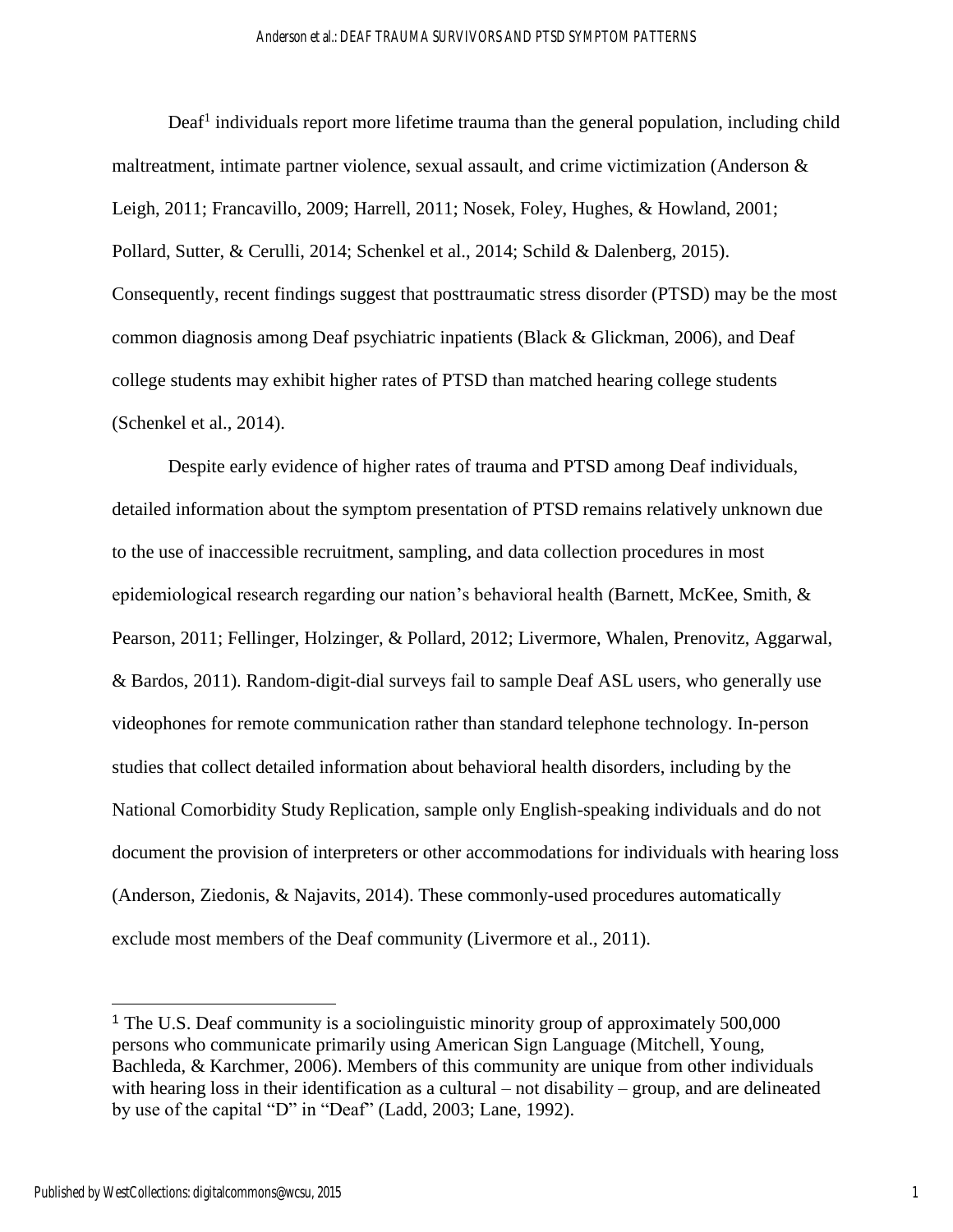With the exception of one study that documented potentially increased rates of dissociation among Deaf trauma survivors (Schild & Dalenberg, 2012a), relatively little is known about how symptoms of PTSD manifest among Deaf trauma survivors. To address this gap, semi-structured ASL interviews were conducted with trauma-exposed Deaf individuals to determine whether they met criteria for current PTSD diagnosis according to the DSM-IV-TR, and to explore how the symptoms of PTSD commonly present within this population.

#### **Methods**

### **Study Population**

We recruited 17 Deaf individuals who had previously experienced trauma from across Massachusetts for the present study. They were recruited via online advertisements posted on Craigslist and Deaf-related listservs, and through agencies, clinicians, and case managers who served Deaf clients. To increase accessibility, these advertisements were disseminated in two forms: written English flyers and ASL digital videos. Recruitment materials directed interested individuals to contact the research team using videophone, the standard telecommunication device for the Deaf. During this videophone call, the principal investigator (a hearing, ASLfluent psychologist) briefly explained the purpose of the study, the procedures involved, and screened potential participants for the following pre-determined inclusion criteria.

Inclusion criteria were: (1) age 21 years or older; (2) Massachusetts residency; (3) selfidentified hearing status of Deaf or Hard of Hearing; (4) self-identified primary communication mode of ASL; and (5) history of trauma exposure. Trauma exposure was defined as "direct exposure to, witnessing of, learning about, or repeated indirect exposure to aversive details of… death, threatened death, actual or threatened serious injury, or actual or threatened sexual violence" (American Psychiatric Association, 2013). Exclusion criteria were minimal in order to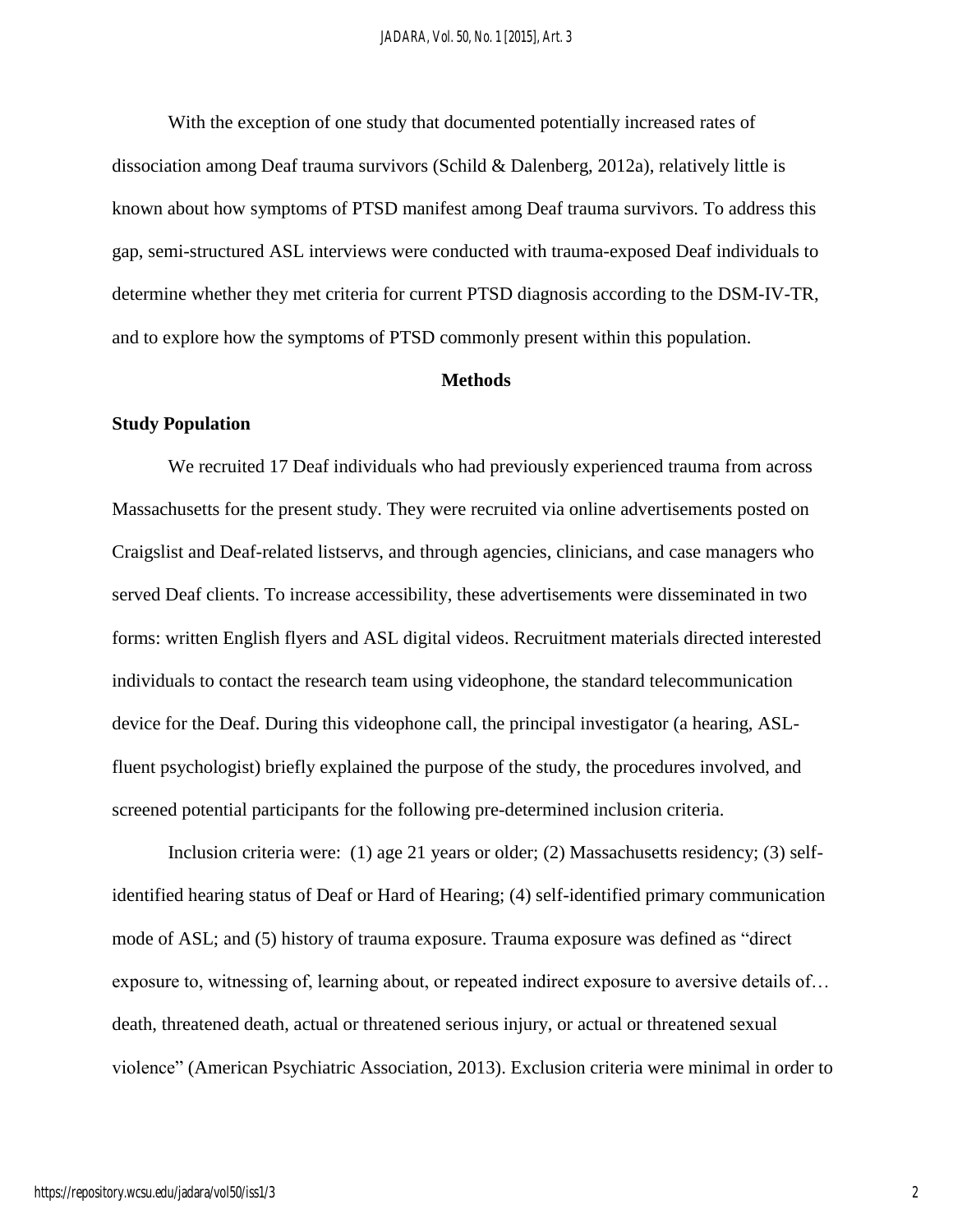recruit a diverse sample of Deaf trauma survivors, with only adults unable to provide informed consent and prisoners excluded from the present sample.

#### **Interview Instrument**

Eligible participants were scheduled for an in-person study session during which the principal investigator obtained informed consent and conducted a 45-minute semi-structured interview in ASL. The individual interview format was selected over a focus group setting due to the sensitivity of the interview topic as well as concerns about anonymity and confidentiality that are often observed among members of the small, close-knit Deaf community (Barber, Wills, & Smith, 2010). The interview collected basic sociodemographic information, and was comprised of questions from the Life Events Checklist, the PTSD Symptom Scale Interview, and original questions about Deaf individuals' help-seeking behaviors.

The Life Events Checklist queries each participant's level of exposure (i.e., *happened to me, witnessed it, learned about it, not sure, doesn't apply*) to 16 events that commonly result in posttraumatic stress disorder (e.g., natural disaster, physical assault, sexual assault; Blake et al., 1995). It also includes a final item about exposure to any "other very stressful event or experience" not represented in the previous 16 items. For the current investigation, we focused primarily on events that participants had directly experienced (i.e., *happened to me*), as direct exposure to potentially traumatic events is a better predictor of subsequent trauma symptoms than indirect exposure and "learning about or witnessing a number of the events assessed by the Life Events Checklist would not ordinarily be considered a DSM-IV Criterion A1 stressor for PTSD" (Gray, Litz, Hsu, & Lombardo, 2004, p. 337). The Life Events Checklist has demonstrated acceptable psychometric properties as a stand-alone trauma assessment tool with hearing individuals, including adequate temporal stability and good convergence validity with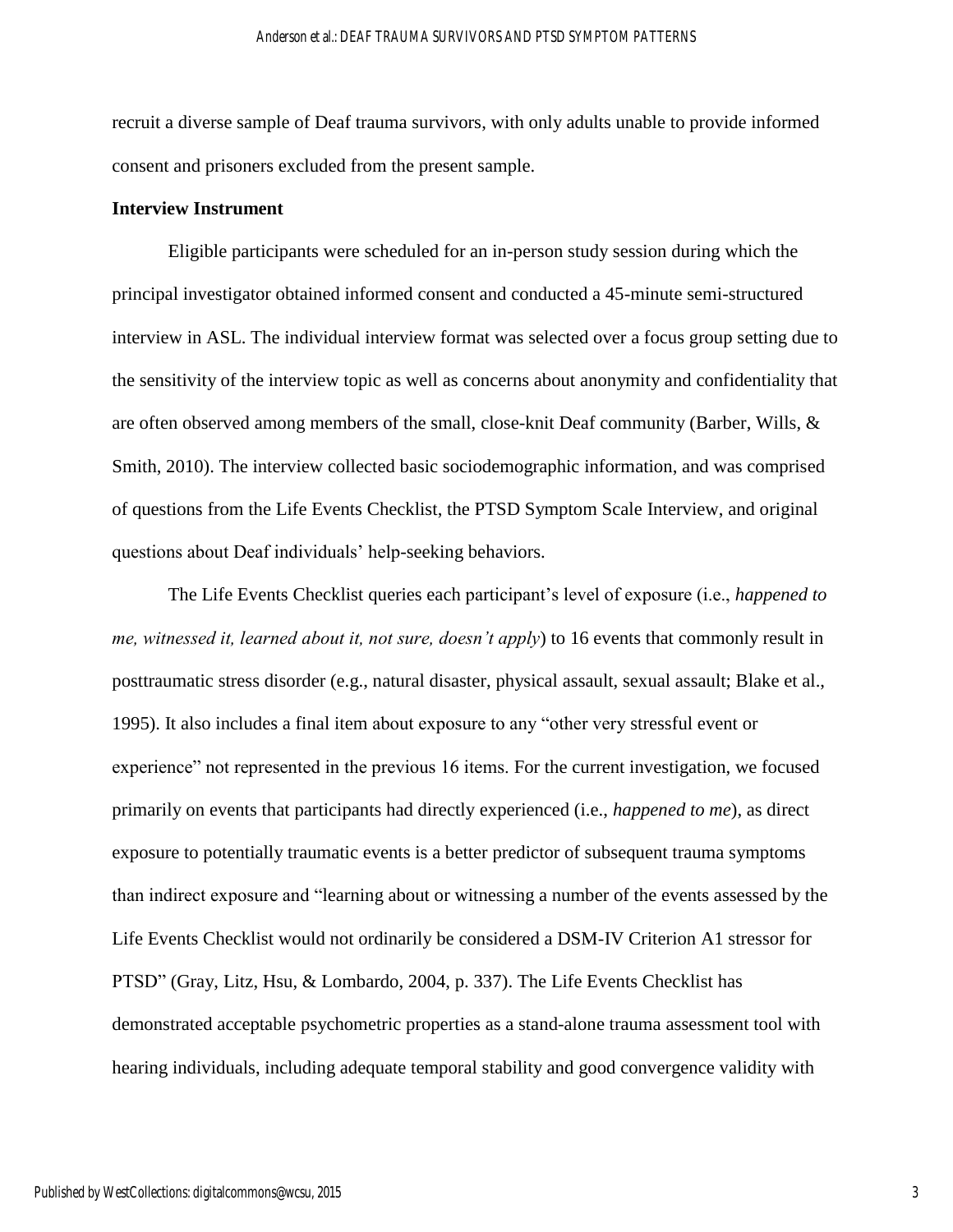other measures of trauma history (for detailed psychometric properties, see Gray et al., 2004).

The PTSD Symptom Scale Interview assesses the presence and severity of current PTSD symptoms (Foa, Riggs, Dancu, & Rothbaum, 1993). At the time of data collection, a validated measure of DSM-5 PTSD symptoms was not yet available. Therefore, the 17 semi-structured interview items represented the diagnostic criteria of PTSD as outlined in the DSM, Fourth Edition, Text Revision (DSM-IV-TR; American Psychiatric Association, 2000). Respondents were asked to report their symptoms during the past two weeks. For each item, the interviewer rated the frequency and severity of the symptom (from  $0 =$  "not at all" to  $3 =$  "5 or more times per week/very much"). This measure required approximately 20 minutes to administer. The PTSD Symptom Scale Interview has shown evidence of high internal consistency and high interrater reliability, and is strongly correlated with both the Clinician-Administered PTSD Scale and the Structured Clinical Interview for DSM-IV (Foa & Tolin, 2000).

Interview questions were translated, or adapted, into ASL. Adaptation occurred in collaboration with the Deaf & Allied Clinicians Consult Group, a clinical and research consultation group comprised of professionals from the University of Massachusetts Medical School and the Massachusetts Department of Mental Health. This multidisciplinary group included two Deaf and three hearing members from psychology, psychiatry, mental health counseling, mental health case management, and social work. Item adaptation focused on preserving linguistic equivalency and psychological conceptual equivalency between the English and ASL interview questions. A typical three-stage procedure was used (i.e., translation, backtranslation, equivalence comparison), similar to the translation of other psychological measures into ASL (Brauer, 1993).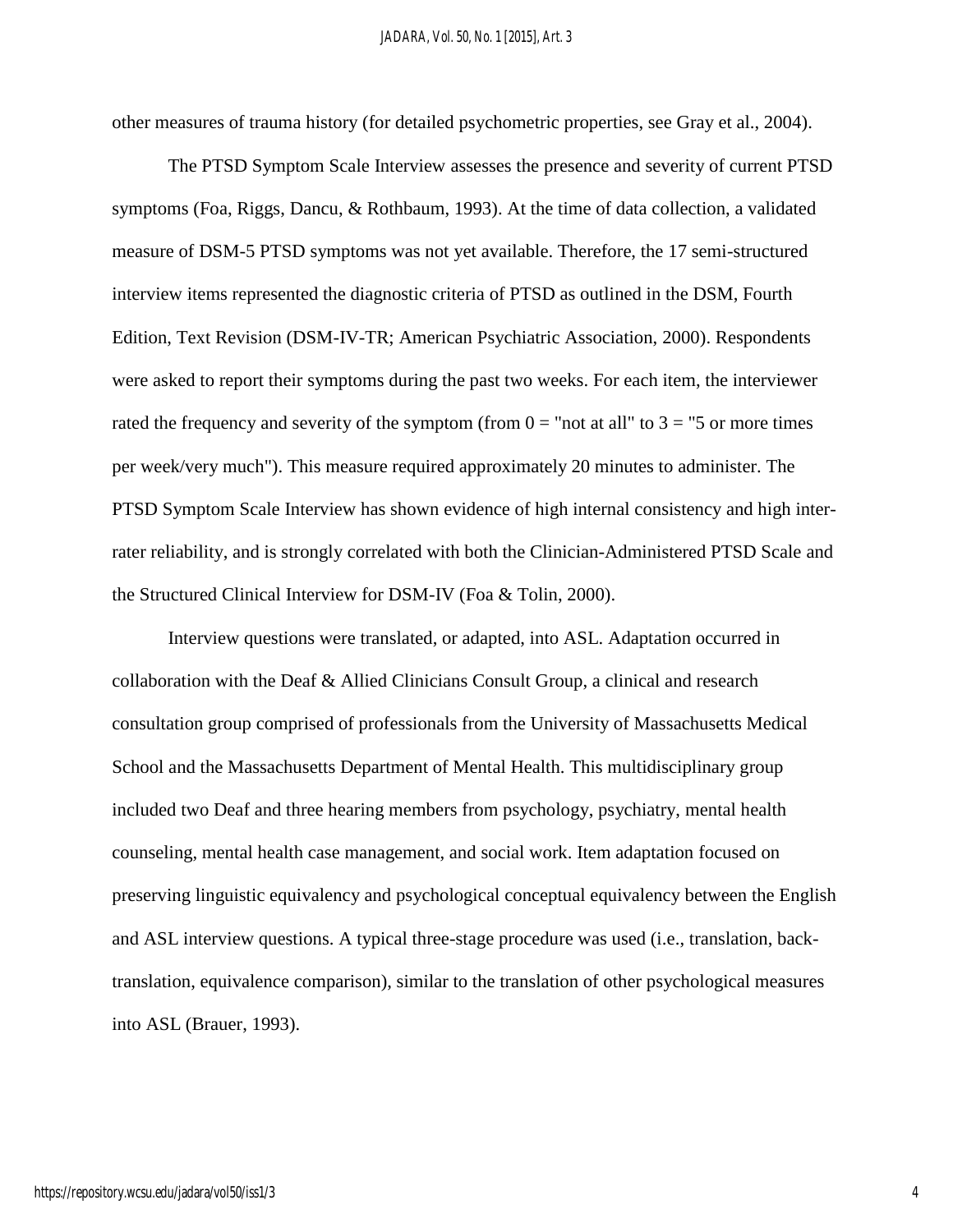## **Data Analysis**

Interview responses were entered into a Research Electronic Data Capture (REDCap) database. Quantitative data were exported to SPSS Statistics Version 22 for analysis. We had incomplete data for one participant, bringing our total sample size to 16 participants.

Descriptive statistics were used to summarize the sample's lifetime experiences of trauma according to the Life Events Checklist: (1) mean, median, and range of total number of trauma events reported by Deaf trauma survivors; and, (2) frequencies of each type of trauma event. Summary scores for "PTSD severity" and "PTSD diagnosis" were calculated according to the instructions in the PTSD Symptom Scale Interview manual (Hembree, Foa, & Feeny, 2002). PTSD severity was determined by summing the frequency/severity ratings for all 17 interview items, using a possible range of 0 to 51. A diagnosis of PTSD was determined by counting the number of PTSD symptoms reported per symptom cluster (i.e., a frequency/severity rating of 1 or greater); one re-experiencing symptom, three avoidance symptoms, and two arousal symptoms were needed to meet diagnostic criteria for PTSD. Also required were duration of symptoms greater than one month and the presence of clinically significant distress or impairment (Hembree et al., 2002).

The prevalence rate of current PTSD in the study sample was determined in a standardized manner, i.e., descriptive statistics were conducted to calculate the percentage of participants with current PTSD based on the criteria outlined above. Characteristics of PTSD in this sample were analyzed using simple descriptive statistics of PTSD severity and frequency counts of each individual PTSD symptom.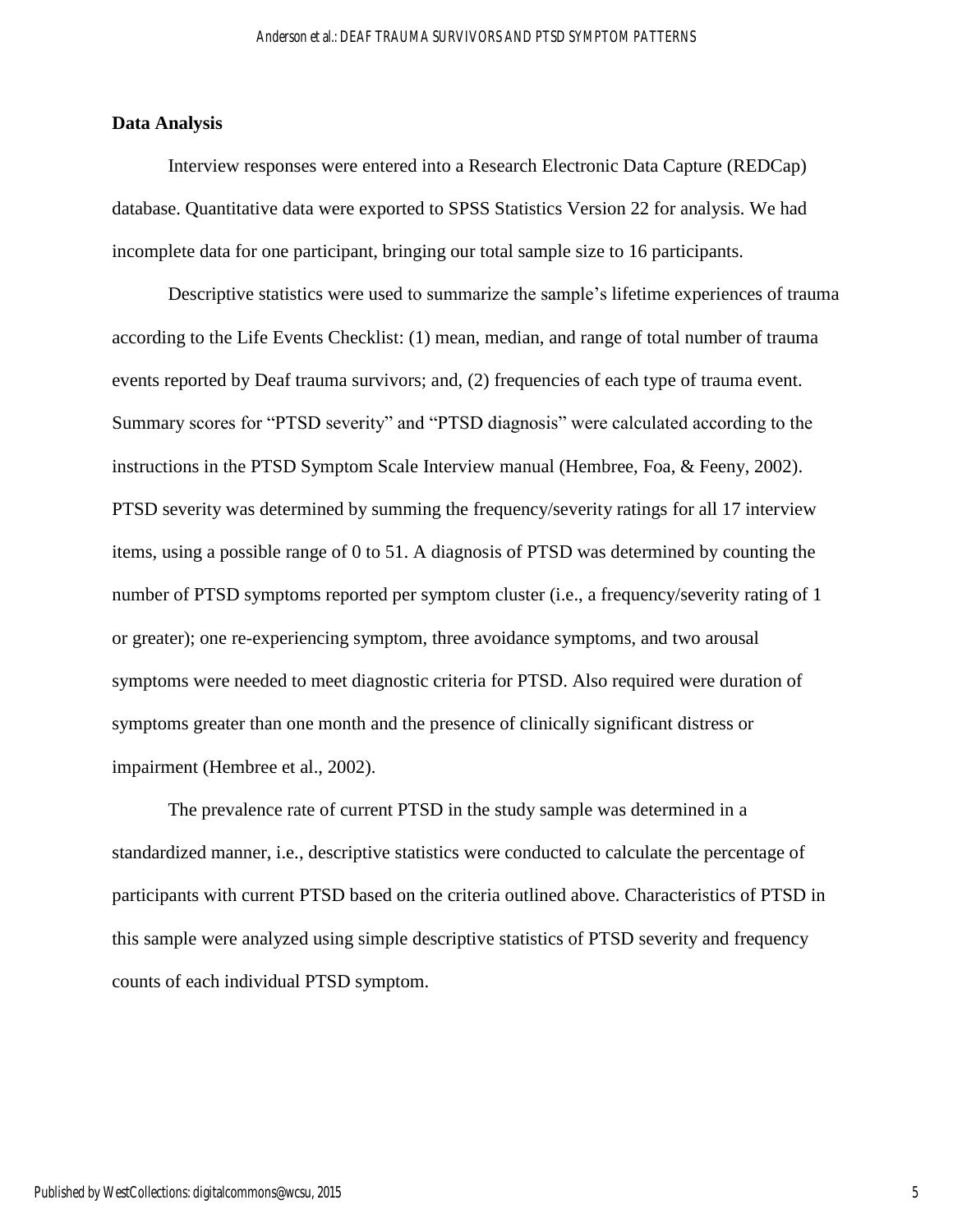## **Results**

Complete data was collected from a total of 13 female and 3 male participants between March and September 2014. Most participants identified as being culturally Deaf, white, middleaged, and heterosexual (Table 1). At the time of data collection, the majority of participants was over the age of 45, had attended at least some college, and was collecting Supplemental Security Income or Social Security Disability Insurance. Most participants reported that their preferred language was ASL, that they did not use an assistive hearing device, and that they were raised by hearing parents who communicated with them using spoken English—sample characteristics that align closely with the sociodemographics of most culturally Deaf individuals.

Table 1

| Sociodemographic characteristics |                               | $\%$  |
|----------------------------------|-------------------------------|-------|
| Age (years)                      | $21 - 34$                     | 23.5  |
|                                  | $35 - 44$                     | 11.8  |
|                                  | $45 +$                        | 64.7  |
| Ethnicity                        | Not Hispanic/Latino           | 82.4  |
|                                  | Hispanic/Latino               | 17.6  |
| Race (select all that apply) $a$ | White                         | 100.0 |
|                                  | Black/African-American        | 5.9   |
|                                  | American Indian/Alaska Native | 5.9   |
| Sexual orientation               | Straight                      | 76.5  |
|                                  | Gay/lesbian                   | 17.6  |
|                                  | <b>Bisexual</b>               | 5.9   |

*Study Sample Characteristics*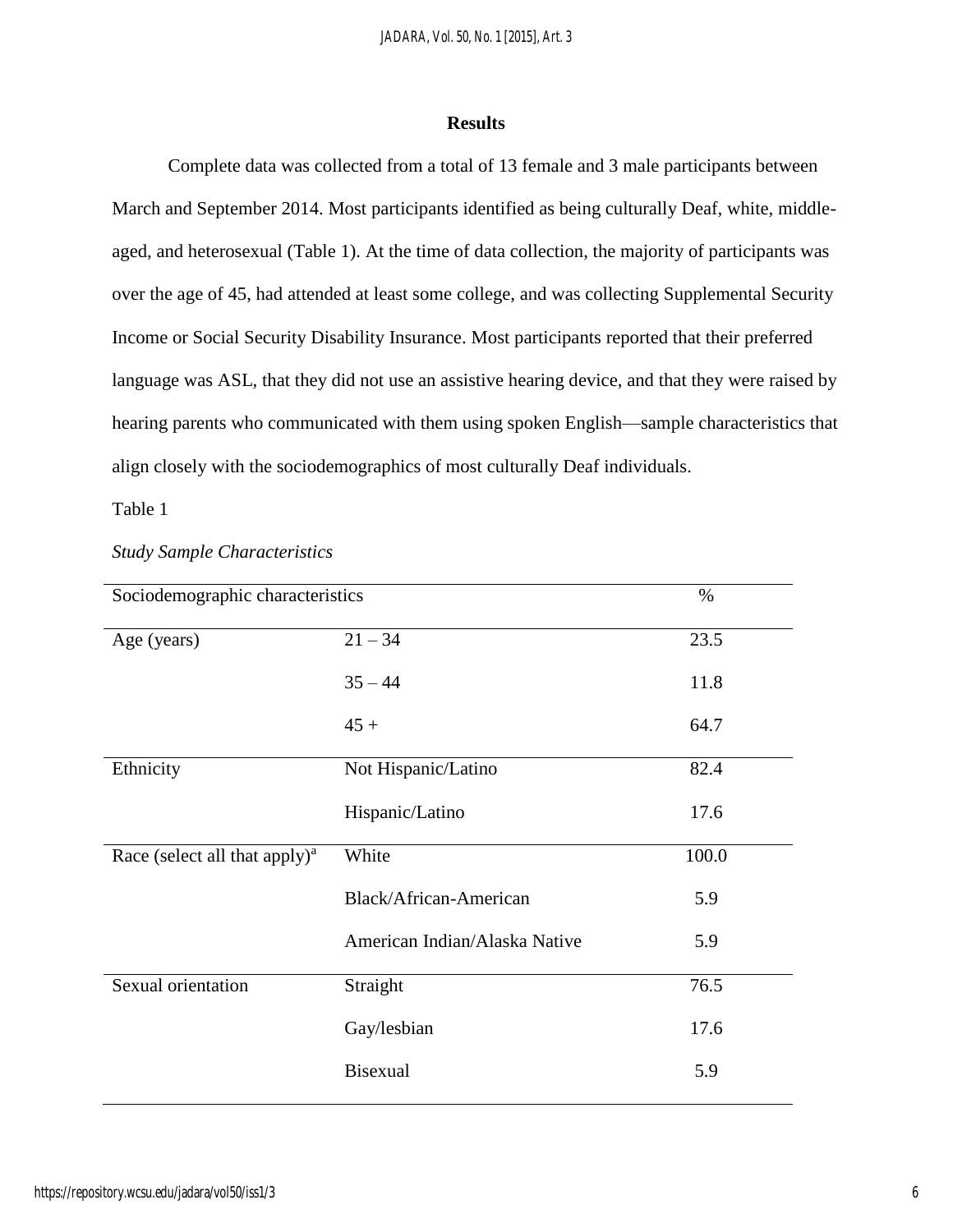# Anderson et al.: DEAF TRAUMA SURVIVORS AND PTSD SYMPTOM PATTERNS

| Hearing status (self-    | Deaf                            | 88.2 |
|--------------------------|---------------------------------|------|
| identified)              | Hard-of-Hearing                 | 5.9  |
|                          | Not sure                        | 5.9  |
| Preferred language       | American Sign Language          | 88.2 |
|                          | Spoken English                  | 5.9  |
|                          | Other                           | 5.9  |
| Use of assistive hearing | No device                       | 47.1 |
| device                   | Hearing aid                     | 41.2 |
|                          | Cochlear implant                | 11.8 |
| Parental hearing status  | Both hearing                    | 82.4 |
|                          | <b>Both Deaf</b>                | 17.6 |
| Parental communication   | Spoken English                  | 52.9 |
| method (select all that  | American Sign Language          | 29.4 |
| $apply)^a$               | Home sign                       | 11.8 |
|                          | <b>Signed Exact English</b>     | 5.9  |
|                          | Other                           | 41.2 |
| School type              | Deaf school only                | 52.9 |
|                          | Both Deaf and mainstream school | 29.4 |
|                          | Mainstream school only          | 17.6 |
| <b>Education level</b>   | Some high school                | 17.6 |
|                          | High school diploma             | 23.5 |
|                          | Some college                    | 23.5 |
|                          | 4-year college degree or above  | 35.3 |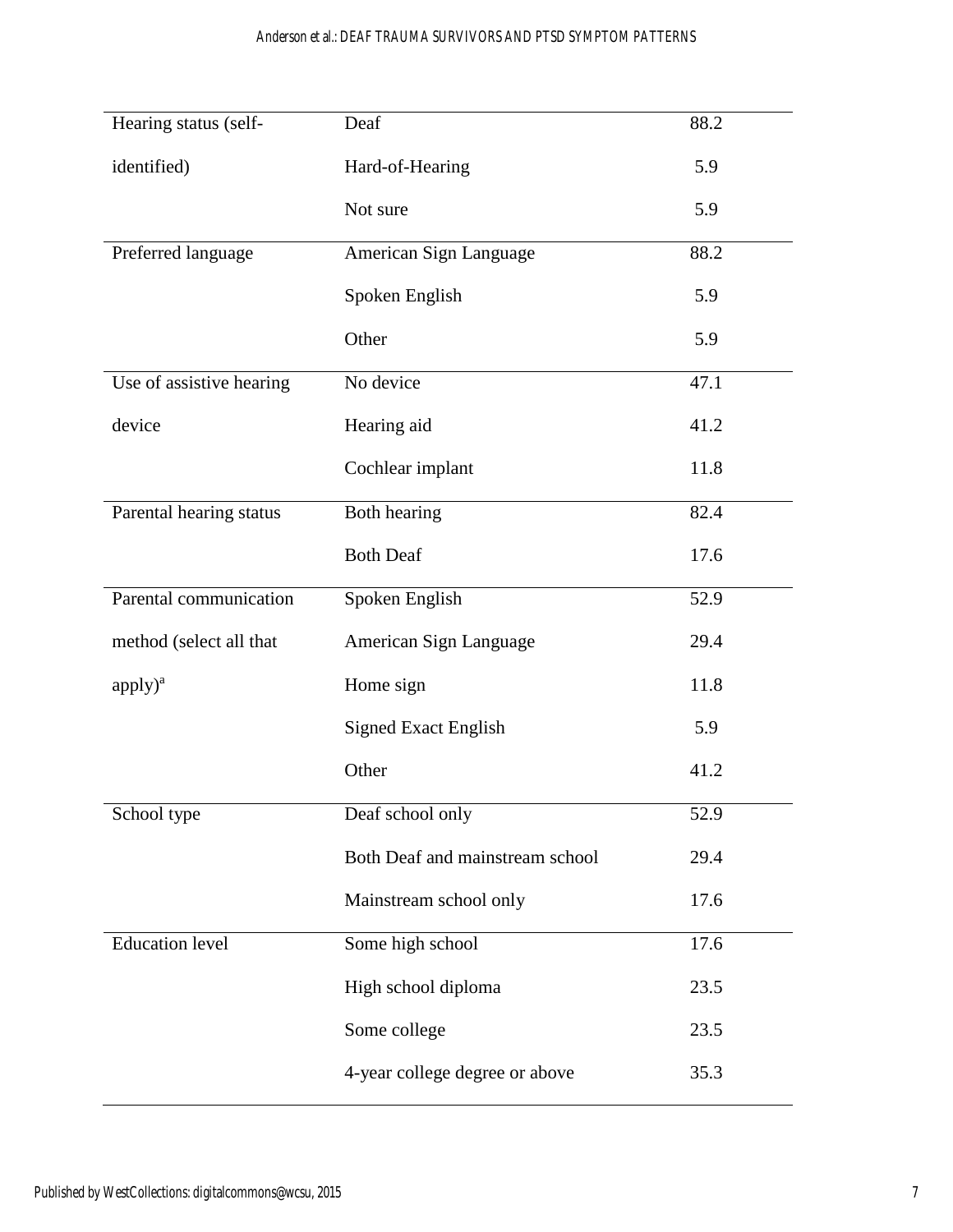| <b>Employment status</b> | Collecting SSDI/SSI | 47.1 |
|--------------------------|---------------------|------|
|                          | Employed full-time  | 35.3 |
|                          | Employed part-time  | 17.6 |

<sup>a</sup> For these items, participants were asked to "select all that apply" and could endorse more than one category. Therefore, total percentage across categories is greater than 100%.

In our sample of trauma-exposed Deaf individuals, participants reported an average of six trauma types across their lifetimes ( $M = 6.12$ ; SD = 3.14), ranging from 2 to 13 types per participant. The most frequently reported type was "physical assault," reported by 82% of study respondents. This was closely followed by "sudden, unexpected death of someone close to you" and "other very stressful event or experience," reported by more than 75% of study participants (e.g., complete lack of communication with one's hearing parents, experiencing severe attachment disruptions with caregivers, or undergoing corporal punishment at oral/aural school when caught using ASL).

Fifty percent of the participants met the criteria for current PTSD. PTSD severity ranged from 3 to 39, with a mean of 17 (maximum severity score = 51). See Table 2 for the prevalence of each PTSD symptom, organized by DSM-IV-TR PTSD symptom clusters. Analyzing the data on a cluster level, there were no significant differences in prevalence across symptom clusters. In order words, the participants reported similar rates of symptoms across cluster B (ireexperiencing and intrusive recollection symptoms), cluster C (avoidance and numbing symptoms), and cluster D (hyperarousal symptoms). Analyzing the data on an individual symptom level, however, the most commonly reported PTSD symptoms were emotional distress in response to reminders of the trauma event, hypervigilance, and behavioral avoidance of trauma reminders. Least common were loss of interest in previously enjoyed activities and the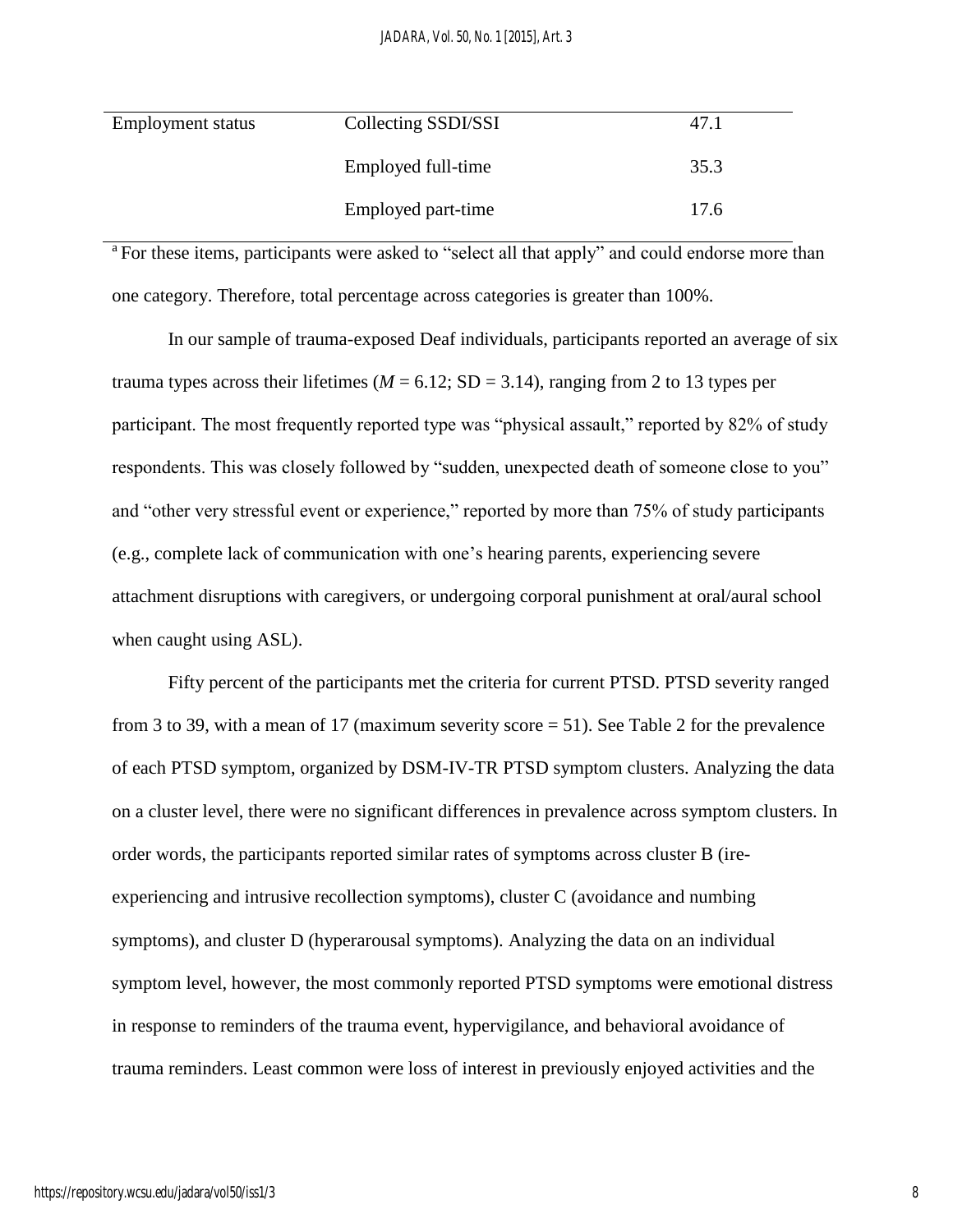sense of a foreshortened future (i.e., the perception that there has been permanent damage or change to one's life that were directly attributable to the trauma event).

# Table 2

# *Prevalence of PTSD Symptoms Reported by Trauma-Exposed Deaf and Hearing Individuals*

| PTSD Symptoms, Organized by DSM-IV-TR Symptom Cluster          | Total % of Participants |
|----------------------------------------------------------------|-------------------------|
|                                                                | who Reported the        |
|                                                                | Symptom                 |
| Cluster B: Re-experiencing and intrusive recollection symptoms |                         |
| 1. Intrusive ideation                                          | 56.3                    |
| 2. Nightmares                                                  | 31.3                    |
| 3. Flashbacks                                                  | 43.8                    |
| 4. Emotional reactivity                                        | 75.0                    |
| 5. Physical reactivity                                         | 50.0                    |
| Cluster C: Avoidance and numbing symptoms                      |                         |
| 1. Cognitive avoidance                                         | 56.3                    |
| 2. Behavioral avoidance                                        | 62.5                    |
| 3. Psychogenic amnesia                                         | 31.3                    |
| 4. Loss of interest                                            | 25.0                    |
| 5. Detachment from others                                      | 56.3                    |
| 6. Emotional numbness                                          | 37.5                    |
| 7. Foreshortened future                                        | 25.0                    |
| Cluster D: Hyperarousal symptoms                               |                         |
| 1. Sleep difficulty                                            | 31.3                    |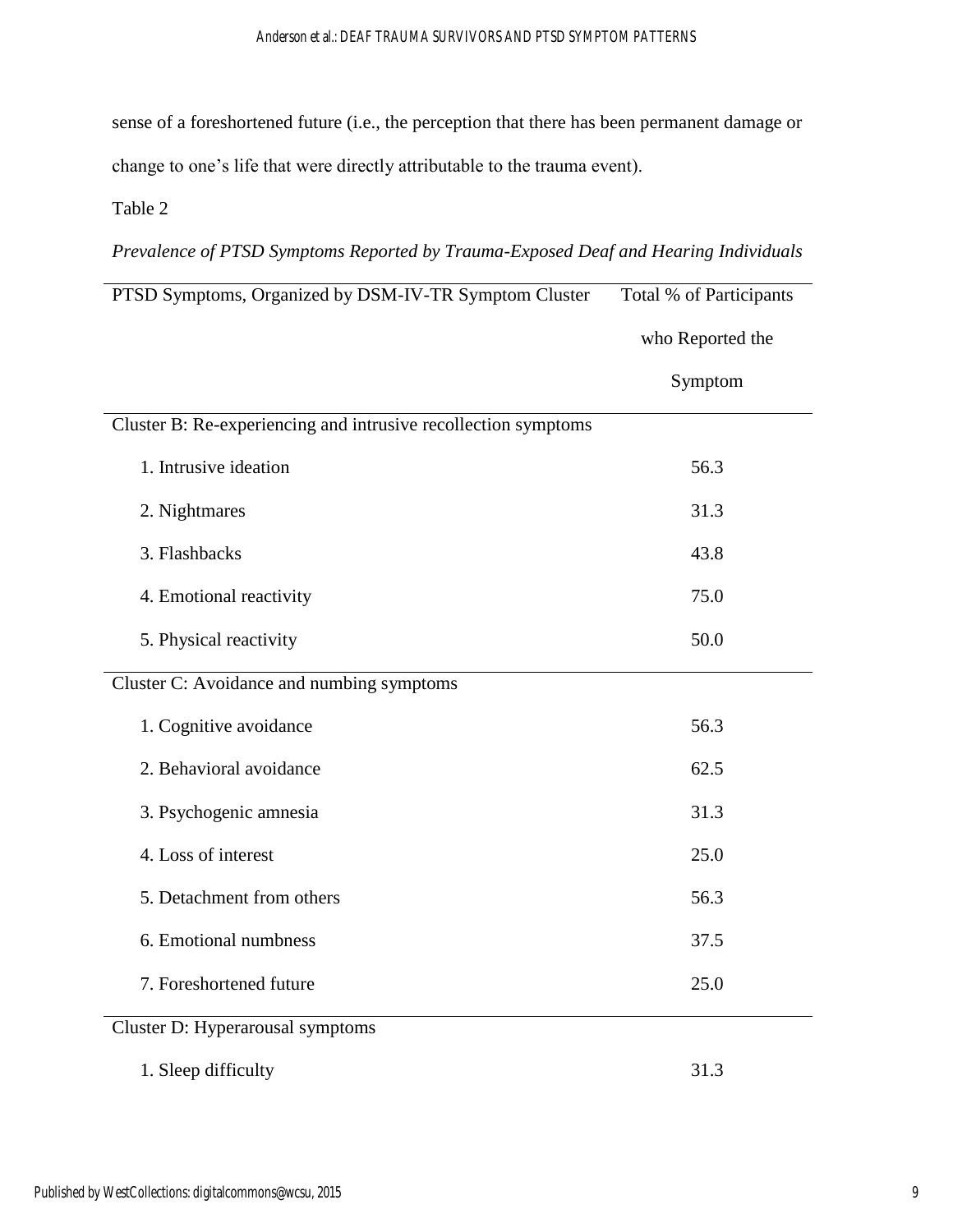| 2. Irritability                 | 50.0 |
|---------------------------------|------|
| 3. Concentration problems       | 50.0 |
| 4. Hypervigilance               | 68.8 |
| 5. Exaggerated startle response | 56.3 |

*Note.* The PTSD symptoms outlined above are according to criteria from the DSM-IV-TR (American Psychiatric Association, 2000).

# **Discussion**

The findings are from interviews with 16 trauma-exposed Deaf individuals, including whether participants met criteria for current PTSD and their PTSD symptom patterns. In the study sample, participants reported having experienced an average of six different types of trauma, with more than three-fourths of participants reporting experiences of physical assault, sudden unexpected death of individuals close to them, and "other" very stressful events or experiences (e.g., complete lack of communication with one's hearing parents, experiencing severe attachment disruptions with caregivers, or undergoing corporal punishment at oral/aural school when caught using ASL). In a 2012 study of trauma among Deaf adults, more than twothirds reported having experienced transportation accidents, unexpected deaths, physical assaults, and natural disasters (Schild & Dalenberg, 2012b). These results are largely similar to the current findings, with the exception of the high rate of natural disasters in Schild and Dalenberg's Southern and Central California-based sample.

Half of this study's sample met criteria for current PTSD, a rate higher than the general U.S. hearing population, for whom it is reported that 8% to 20% of trauma-exposed individuals develop PTSD (Breslau et al., 1998; Kessler, Sonnega, Bromet, Hughes, & Nelson, 1995; Kilpatrick et al., 2013). These results are contrary to a recent study of Deaf outpatients, which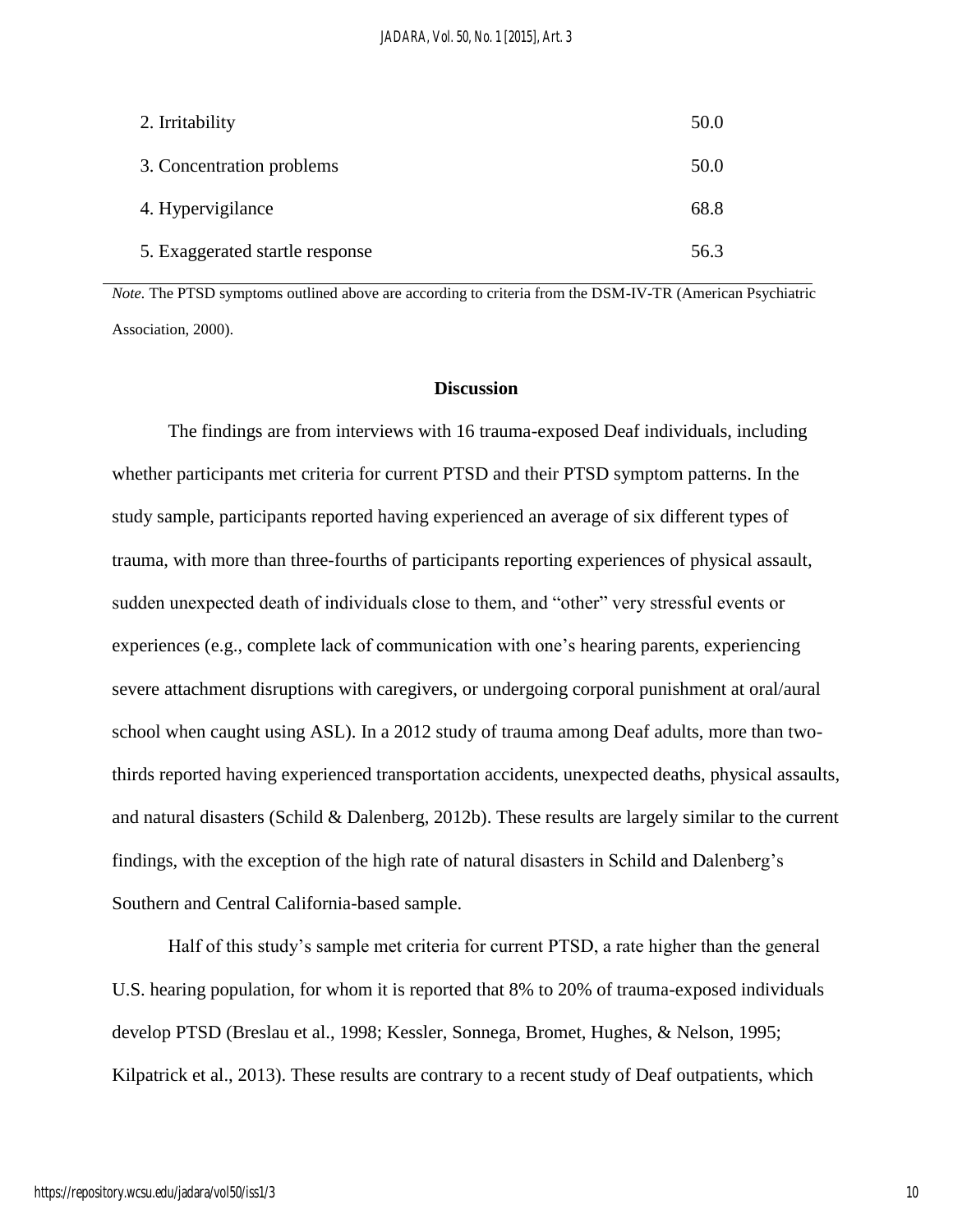#### Anderson et al.: DEAF TRAUMA SURVIVORS AND PTSD SYMPTOM PATTERNS

found that patterns of trauma and traumatization were similar to those in hearing clinical samples (Ohre, Uthus, von Tetzchner, & Falkum, 2015). The rate of PTSD in our sample was also higher than the 20% prevalence rate reported by a sample of 79 Deaf adults recruited from Southern and Central California (Schild & Dalenberg, 2012b). This is likely due to this study's focus on recruiting Deaf people with histories of trauma and the emphasis on trauma in our recruitment materials; conversely, Schild and Dalenberg aimed to recruit an unbiased population sample and did not disclose their study's trauma focus until after the recruitment phase. Therefore, our study may have been subject to selection bias, with Deaf individuals experiencing ongoing effects of trauma and current symptoms of PTSD more likely to enroll than those who had experienced trauma but are no longer experiencing PTSD symptoms.

One reason underlying the high rate of PTSD among Deaf individuals may be the increased frequency of trauma experienced by this population (Anderson & Leigh, 2011; Francavillo, 2009; Harrell, 2011; Nosek et al., 2001; Pollard et al., 2014; Schenkel et al., 2014; Schild & Dalenberg, 2015). Another possible reason is pre-existing characteristics of Deaf survivors—common characteristics possessed by many Deaf people that may make them more susceptible to developing PTSD in the aftermath of trauma. For example, research has identified limited education, language deficits, low levels of social support, and general childhood adversity as factors that may contribute to developing PTSD after trauma (Brewin, Andrews, & Valentine, 2000; Ozer, Best, Lipsey, & Weiss, 2008; Schild & Dalenberg, 2012b), issues that are unfortunately common to many Deaf people's developmental experiences.

With regard to PTSD symptom patterns reported in the general population, the participants were more likely to validate a number of PTSD symptoms. Compared to 103 hearing attendees at a PTSD clinic, the current Deaf sample reported a higher prevalence of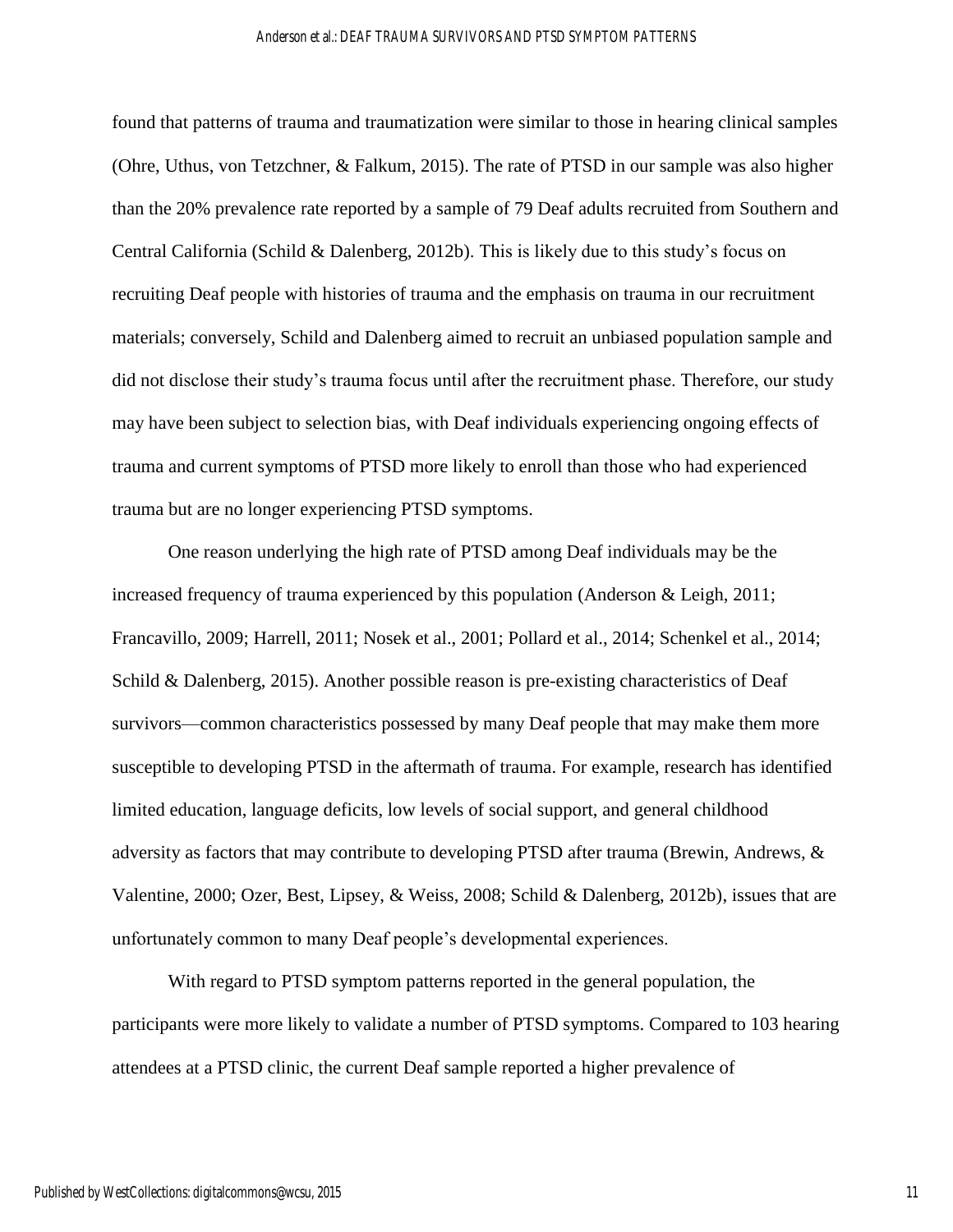hypervigilance (69% vs. 53%), exaggerated startle response (53% vs. 45%), flashbacks (44% vs. 36%), and restricted affect (38% vs. 31%; Green, 2003). Given the physical nature of ASL and the importance of affect being conveyed in ASL grammar (Liddell, 2003), these symptoms of hypervigilance, exaggerated startle, and restricted affect may be particularly impairing to Deaf survivors' social functioning.

Yet, especially discrepant to the described hearing clinical sample were symptoms of psychogenic amnesia, with 31% of Deaf participants unable to remember key features of their trauma event; only 18% of hearing participants reported the same (Green, 2003). Although high rates of trauma and pre-existing characteristics of Deaf survivors may partially account for their high rates of PTSD, peritraumatic psychological processes have been shown to be stronger predictors of PTSD than pre-existing characteristics (Ozer et al., 2008), especially the individual's subjective response during the trauma event. These responses include the perceived threat to one's life during the trauma, one's emotional response during the trauma, and dissociation during the trauma (Ozer et al., 2008). Recent research indicates that Deaf people report more symptoms of dissociation than members of the general population (Schild & Dalenberg, 2012b), possibly related to the early language deprivation and social isolation experienced by many Deaf children.

The sample in this study showed early trauma experiences very similar to the early language deprivation and social isolation described by Schild and Dalenberg, including a complete lack of communication with hearing parents and severe attachment disruptions with caregivers. Such common developmental experiences among Deaf trauma survivors may partially account for increased rates of PTSD, as they potentially lead to increases in traumarelated dissociation and heightened rates of amnesia for the trauma event (Schild & Dalenberg,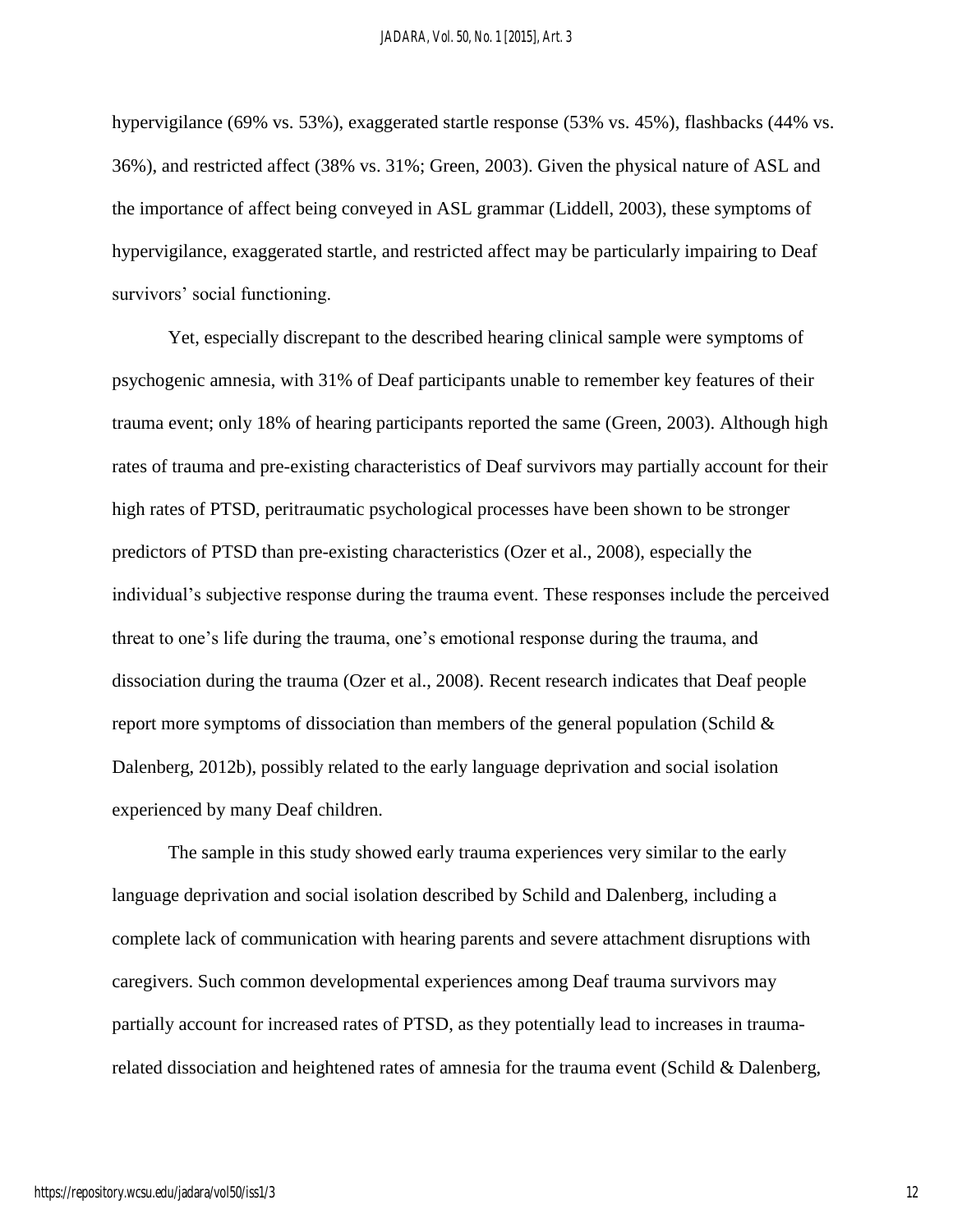2012b). In other words, the participants in the sample reported early traumatic experiences of language deprivation and isolation from family members; these early experiences could potentially increase their vulnerability to experiencing dissociation during later trauma events, resulting in high rates of PTSD symptoms compared to hearing populations and amnesia for the trauma event. This causal chain, however, was not investigated in the present study; therefore, further research is needed to explore this hypothesis directly.

#### **Study Strengths and Limitations**

A key strength of this study was the use of Deaf-accessible methods (e.g., recruitment materials, informed consent, and interviews provided in ASL, and provision of Certified Deaf Interpreters as needed). This is largely attributable to collaboration with Deaf psychologists, mental health counselors, social workers, and mental health case managers throughout each step of the research process. These individuals were involved in the design of this study and its methods, the selection and translation of trauma instruments, interpretation of study findings, and preparation of this manuscript.

A primary study limitation was small sample size, which did not permit the comparison of PTSD symptoms across sociodemographic subgroups, nor to compare symptom patterns based on type of trauma experienced, as had been done in previous research with the hearing population (Kelley, Weathers, McDevitt-Murphy, Eakin, & Flood, 2009). Second, the sample was primarily white, middle-aged, and heterosexual. Inasmuch, the results of this small exploratory study should be generalized with caution to the U.S. Deaf community. Third, data was collecting using a measure of DSM-IV-TR PTSD symptoms, as a measure for DSM-5 PTSD symptoms had not yet been validated. Fourth, primary data was not collected from a hearing comparison group in Massachusetts, which prohibited the conducting of inferential analyses to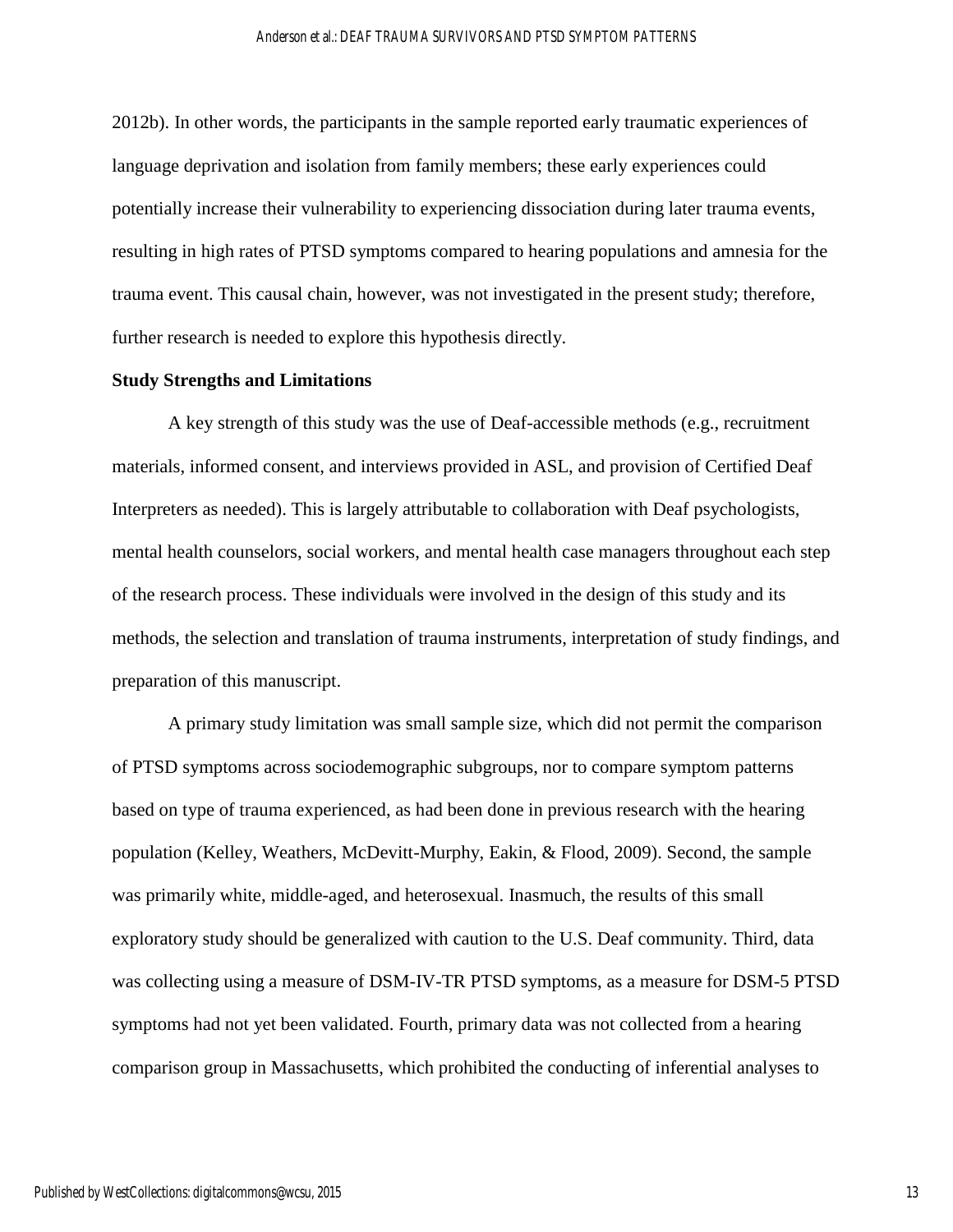directly compare the prevalence of PTSD diagnosis and PTSD symptoms across hearing and Deaf populations.

#### **Study Implications and Future Directions**

The findings suggest that Deaf trauma-exposed individuals may be more likely to develop PTSD than their hearing counterparts. This disparity could be due to increased rates of trauma in this population, as well as a number of vulnerability factors for PTSD that are common to Deaf children's developmental experience. However, one additional hypothesis for the disparity in rates of PTSD is the peritraumatic experience of Deaf survivors, including heightened rates of dissociation and psychogenic amnesia during the trauma event. Such experiences may result in an avoidant style of coping which delays processing the trauma and resolution of PTSD symptoms. Future epidemiological research with large samples of Deaf trauma survivors is needed to clarify these hypotheses, as well as to inform clinical interventions that more accurately target Deaf people's pattern of trauma symptoms.

#### **Contact Information:**

Melissa L. Anderson, Ph.D Department of Psychiatry University of Massachusetts Medical School Systems & Psychosocial Advances Research Center 222 Maple Avenue Chang Building Shrewsbury, MA 01545 Phone: 508-856-8739; Fax: 508-856-8700 melissa.anderson@umassmed.edu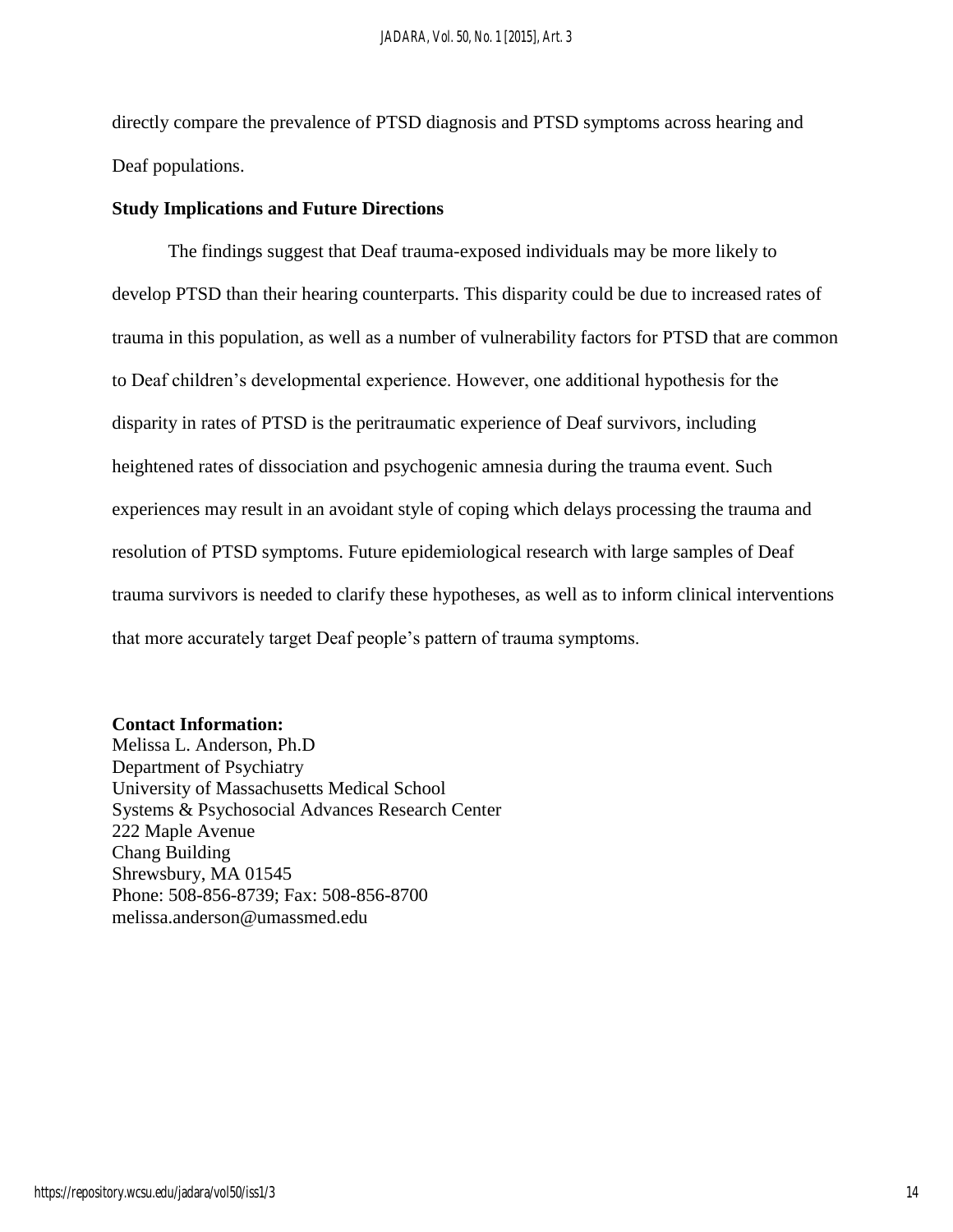#### **References**

- American Psychiatric Association. (2000). *Diagnostic and statistical manual of mental disorders; 4th edition, text revision.* Washington, DC: Author.
- American Psychiatric Association. (2013). *Diagnostic and statistical manual of mental disorders* (5th ed.). Arlington, VA: American Psychiatric Publishing.
- Anderson, M. L., & Leigh, I. W. (2011). Intimate partner violence against deaf female college students. *Violence Against Women, 17*(7), 822-834. doi:10.1177/1077801211412544
- Anderson, M. L., Ziedonis, D. M., & Najavits, L. M. (2014). Posttraumatic stress disorder and substance use disorder comorbidity among individuals with physical disabilities:findings from the national comorbidity survey replication. *Journal of Traumatic Stress, 27*(2), 182-191. doi:10.1002/jts.21894
- Barber, S., Wills, D., & Smith, M. J. (2010). Deaf survivors of sexual assault. In I. W. Leigh (Ed.), *Psychotherapy with deaf clients from diverse groups* (2nd ed., pp. 320-340). Washington, DC: Gallaudet University Press.
- Barnett, S., McKee, M., Smith, S. R., & Pearson, T. A. (2011). Deaf sign language users, health inequities, and public health: opportunity for social justice. *Preventing Chronic Disease, 8*(2), A45. Retrieved from http://www.ncbi.nlm.nih.gov/pubmed/21324259
- Black, P. A., & Glickman, N. S. (2006). Demographics, psychiatric diagnoses, and other characteristics of North American Deaf and hard-of-hearing inpatients. *Journal of Deaf Studies and Deaf Education, 11*(3), 303-321. doi:10.1093/deafed/enj042
- Blake, D. D., Weathers, F. W., Nagy, L. M., Kaloupek, D. G., Gusman, F. D., Charney, D. S., & Keane, T. M. (1995). The development of a Clinician-Administered PTSD Scale. *Journal*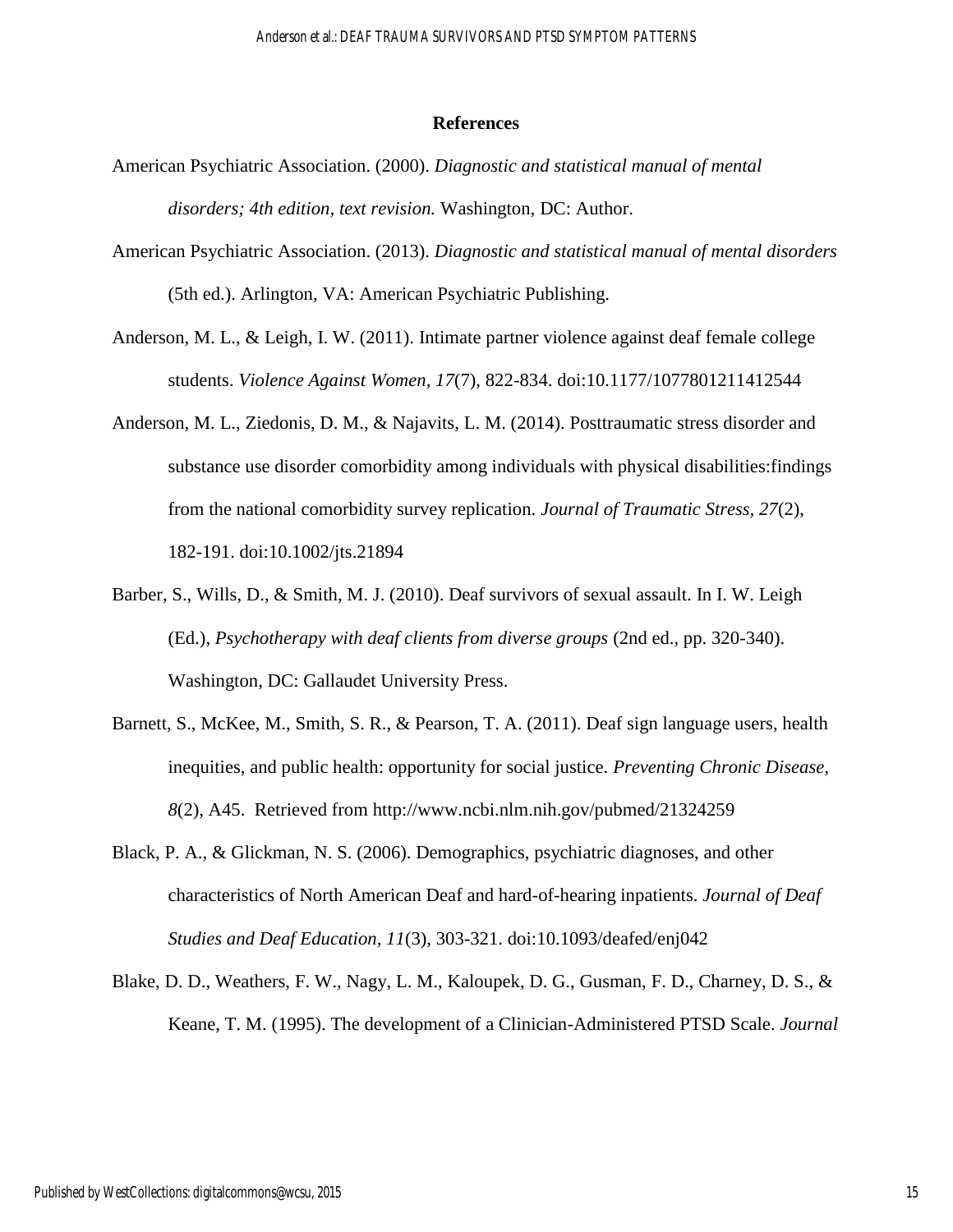*of Traumatic Stress, 8*(1), 75-90. Retrieved from http://www.ncbi.nlm.nih.gov/pubmed/7712061

Brauer, B. A. (1993). Adequacy of a translation of the MMPI into American Sign Language for use with deaf individuals: Linguistic equivalency issues. *Rehabilitation Psychology,* 

*38*(4), 247-260. doi:10.1037/h0080302

- Breslau, N., Kessler, R. C., Chilcoat, H. D., Schultz, L. R., Davis, G. C., & Andreski, P. (1998). Trauma and posttraumatic stress disorder in the community: the 1996 Detroit Area Survey of Trauma. *Archives of General Psychiatry, 55*(7), 626-632. Retrieved from http://www.ncbi.nlm.nih.gov/pubmed/9672053
- Brewin, C. R., Andrews, B., & Valentine, J. D. (2000). Meta-analysis of risk factors for posttraumatic stress disorder in trauma-exposed adults. *Journal of Consulting and Clinical Psychology, 68*(5), 748-766. Retrieved from http://www.ncbi.nlm.nih.gov/pubmed/11068961
- Fellinger, J., Holzinger, D., & Pollard, R. (2012). Mental health of deaf people. *Lancet, 379*(9820), 1037-1044. doi:10.1016/S0140-6736(11)61143-4
- Foa, E. B., Riggs, D. S., Dancu, C. V., & Rothbaum, B. O. (1993). Reliability and validity of a brief instrument for assessing post-traumatic stress disorder. *Journal of Traumatic Stress, 13*, 181-191.
- Foa, E. B., & Tolin, D. F. (2000). Comparison of the PTSD Symptom Scale-Interview Version and the Clinician-Administered PTSD scale. *Journal of Traumatic Stress, 13*(2), 181-191. doi:10.1023/A:1007781909213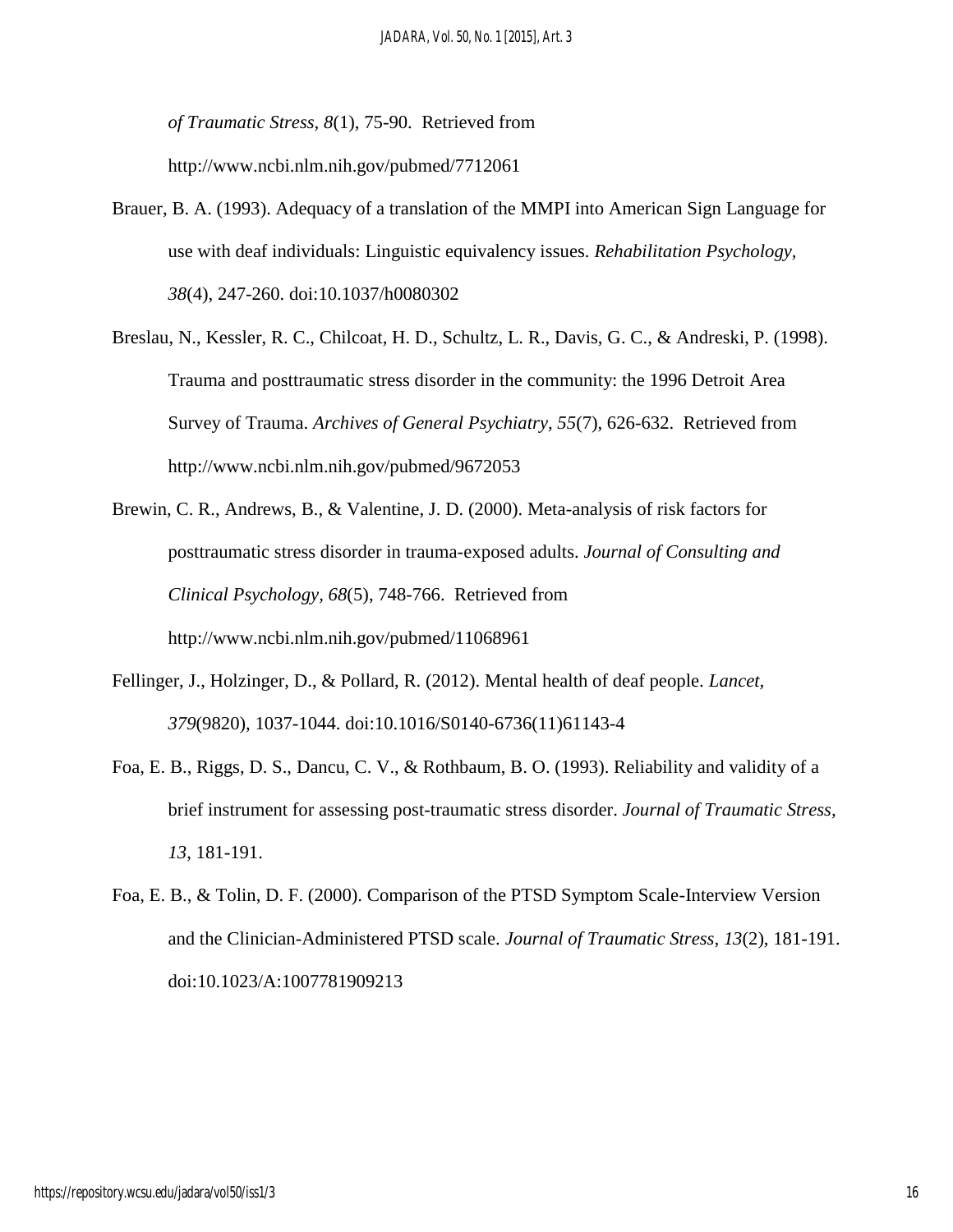- Francavillo, G. S. R. (2009). *Sexuality education, sexual communication, rape myth acceptance, and sexual assault experience among deaf and harf of hearing college students.* (Unpublished doctoral dissertation), University of Maryland, College Park, MD.
- Gray, M. J., Litz, B. T., Hsu, J. L., & Lombardo, T. W. (2004). Psychometric properties of the life events checklist. *Assessment, 11*(4), 330-341. doi:10.1177/1073191104269954
- Green, B. (2003). Post-traumatic stress disorder: symptom profiles in men and women. *Current Medical Research and Opinion, 19*(3), 200-204. doi:10.1185/030079903125001604
- Harrell, E. (2011). *Crime Against Persons with Disabilities, 2008-2010 - Statistical Tables*. Retrieved from http://www.bjs.gov/index.cfm?ty=pbdetail&iid=2238
- Hembree, E. A., Foa, E. B., & Feeny, N. C. (2002). Manual for the administration and scoring of the PTSD Symptom Scale - Interview (PSS-I). Retrieved from https://www.istss.org/ISTSS\_Main/media/Documents/PSSIManualPDF1.pdf
- Kelley, L. P., Weathers, F. W., McDevitt-Murphy, M. E., Eakin, D. E., & Flood, A. M. (2009). A comparison of PTSD symptom patterns in three types of civilian trauma. *Journal of Traumatic Stress, 22*(3), 227-235. doi:10.1002/jts.20406
- Kessler, R. C., Sonnega, A., Bromet, E., Hughes, M., & Nelson, C. B. (1995). Posttraumatic stress disorder in the National Comorbidity Survey. *Archives of General Psychiatry, 52*(12), 1048-1060. Retrieved from http://www.ncbi.nlm.nih.gov/pubmed/7492257
- Kilpatrick, D. G., Resnick, H. S., Milanak, M. E., Miller, M. W., Keyes, K. M., & Friedman, M. J. (2013). National estimates of exposure to traumatic events and PTSD prevalence using DSM-IV and DSM-5 criteria. *Journal of Traumatic Stress, 26*(5), 537-547. doi:10.1002/jts.21848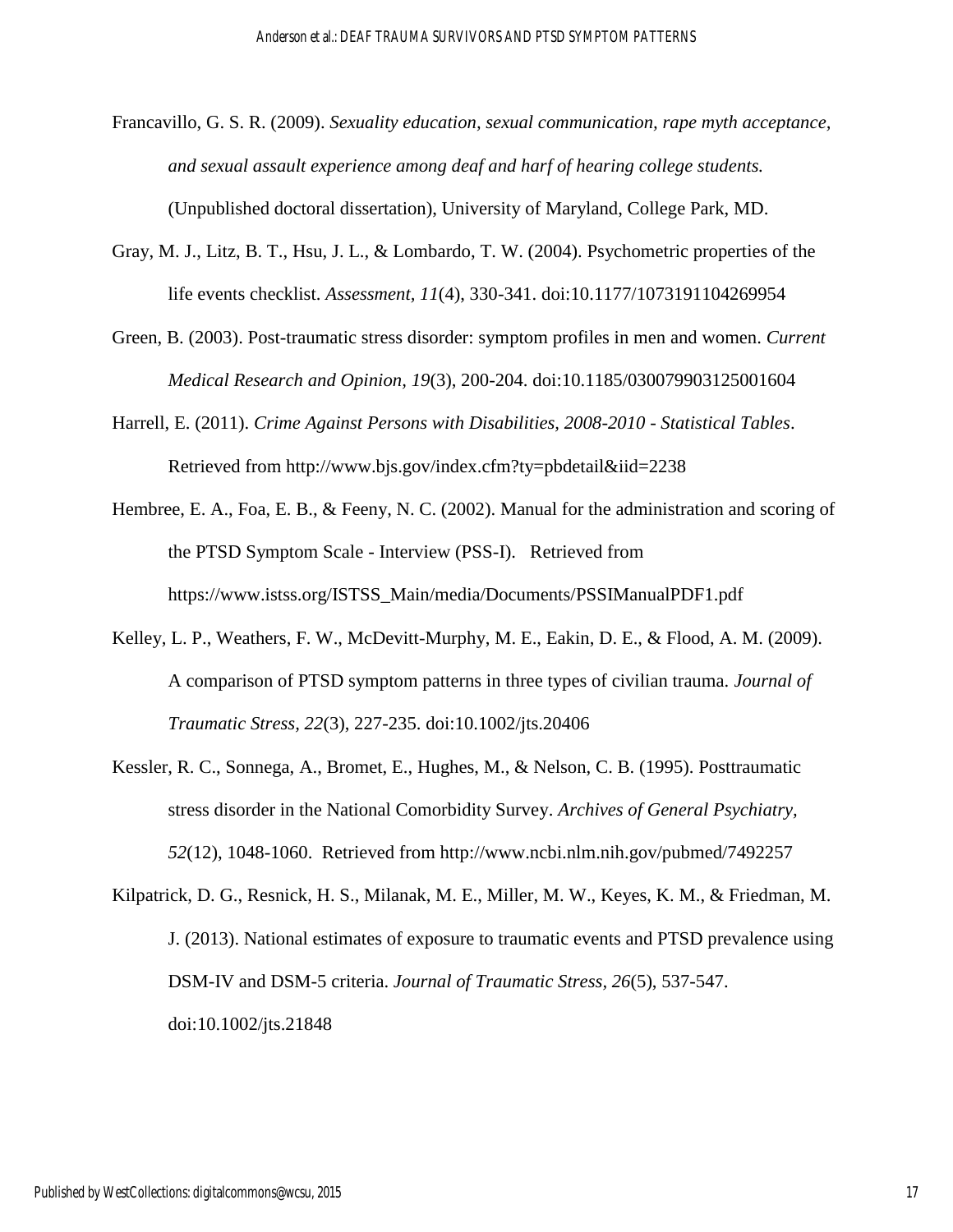- Ladd, P. (2003). *Understanding deaf culture: In search of deafhood*. Tonawanda, NY: Multilingual Matters.
- Lane, H. (1992). *The mask of benevolence: Disabling the deaf community*. New York, NY: Alfred A. Knopf, Inc.
- Liddell, S. K. (2003). *Grammar, gesture, and meaning in American Sign Language*. Cambridge, England: Cambridge University Press.
- Livermore, G., Whalen, D., Prenovitz, S., Aggarwal, R., & Bardos, M. (2011). *Disability data in national surveys: Prepared for the Office of Disability, Aging and Long-Term Care Policy*. Retrieved from Washington, DC:
- Mitchell, R., Young, T., Bachleda, B., & Karchmer, M. (2006). How many people use ASL in the United States? Why estimates need updating. *Sign Language Studies, 6*, 306-335.
- Nosek, M. A., Foley, C. C., Hughes, R. B., & Howland, C. A. (2001). Vulnerabilities for abuse among women with disabilities. *Sexuality and Disability, 19*, 177-189. doi:10.1023/A:1013152530758
- Ohre, B., Uthus, M. P., von Tetzchner, S., & Falkum, E. (2015). Traumatization in Deaf and Hard-of-Hearing Adult Psychiatric Outpatients. *Journal of Deaf Studies and Deaf Education, 20*(3), 296-308. doi:10.1093/deafed/env013
- Ozer, E. J., Best, S. R., Lipsey, T. L., & Weiss, D. S. (2008). Predictors of posttraumatic stress disorder and symptoms in adults: a meta-analysis. *Psychological Trauma: Theory, Research, Practice, and Policy, S*(1), 3-36. doi:10.1037/1942-9681.S.1.3
- Pollard, R. Q., Sutter, E., & Cerulli, C. (2014). Intimate partner violence reported by two samples of deaf adults via a computerized American sign language survey. *Journal of Interpersonal Violence, 29*(5), 948-965. doi:10.1177/0886260513505703